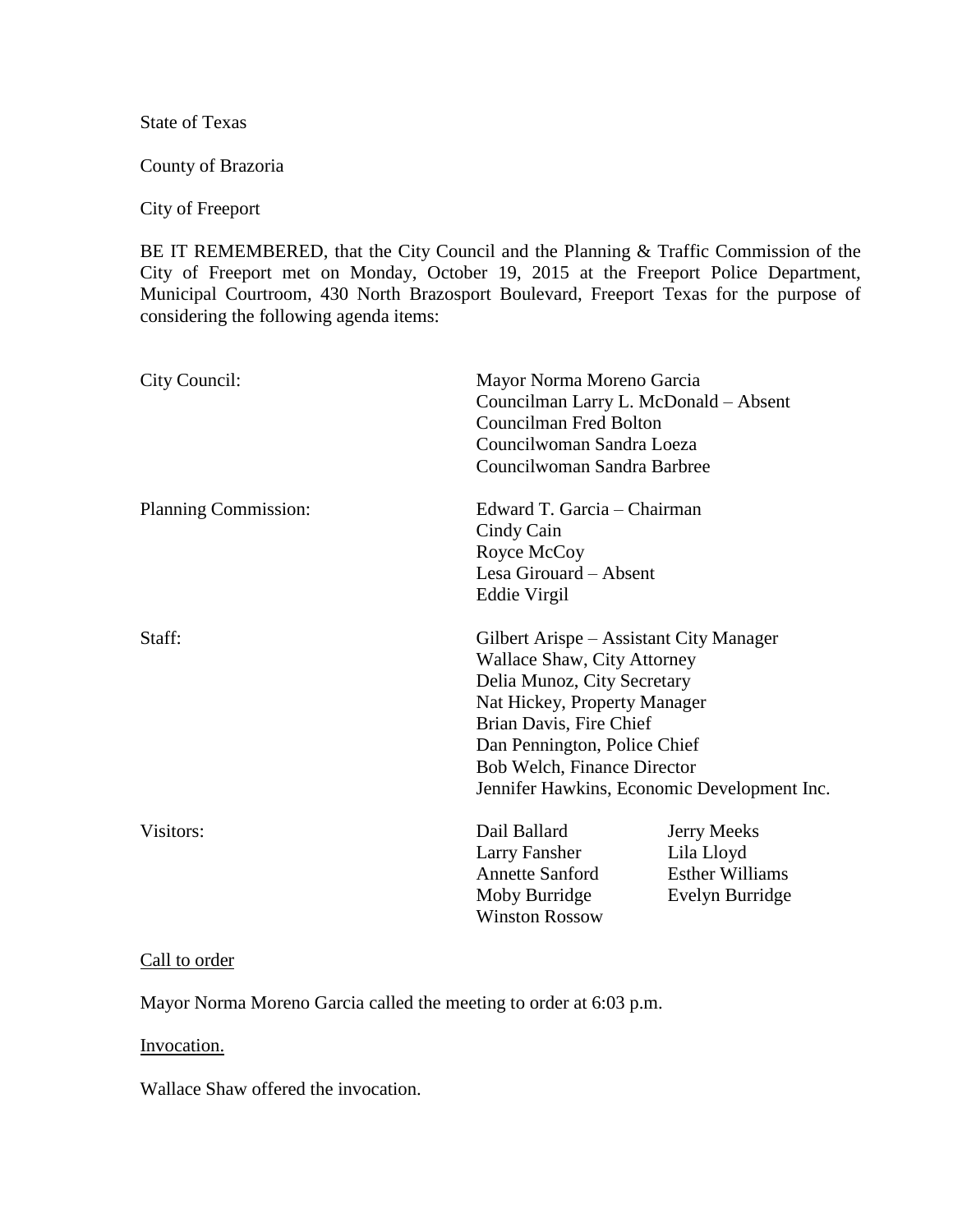Pledge of Allegiance.

Councilwoman Barbree's granddaughter Kaydance Mercado led the Pledge of Allegiance.

Attending citizens and their business.

There were none.

Consideration of approving October 5, 2015 Council Minutes.

On a motion by Councilwoman Barbree, seconded by Councilwoman Loeza, with all present voting "Aye", Council unanimously approved the October 5, 2015 Council Minutes.

Consideration of approving Ordinance No. 2015- 2098 amending the budget for fiscal year 2014-2015.

On a motion by Councilwoman Barbree, seconded by Councilwoman Loeza, with all present voting "Aye", Council unanimously approved Ordinance No. 2015-2098 amending the budget for fiscal year 2014-2015.

Consideration of approving Resolution No. 2015- 2472 appointing Cindy Cane and Eddie Virgil to the Planning Commission of said City.

On a motion by Councilwoman Barbree, seconded by Councilwoman Loeza, with all present voting "Aye", Council unanimously approved Resolution No. 2015- 2472 appointing Cindy Cane and Eddie Virgil to the Planning Commission of said City.

**Joint Public Hearing**: The City Council of the City of Freeport, and the Planning Commission of said City will conduct a Joint Public Hearing on whether or not Cherry Street, a public street therein situated should be renamed Martin Luther King Boulevard.

There being a quorum with the Planning Commission and the City Council, Mayor Norma M. Garcia opened the Joint Public Hearing at 6:15 p.m., on whether or not Cherry Street , a public street therein situated should be renamed Martin Luther King Boulevard.

Mayor Norma M. Garcia asked for comments from audience and staff.

Esther Williams Secretary of the Martin Luther King Committee stated that 2<sup>nd</sup> Street is the preferred street, but Cherry Street is an excellent idea. They are approaching 30 years of celebrating Martin Luther King in the City of Freeport.

Dail Ballard member of the Martin Luther King Committee stated that it started in Freeport and that their mailing address is in Freeport. He stated that Sweeny is the only city that has a street named after Martin Luther King. The parade started in 1986 and this is home for the Martin Luther King festival. Doctor Martin Luther King is worthy of renaming a street in Freeport.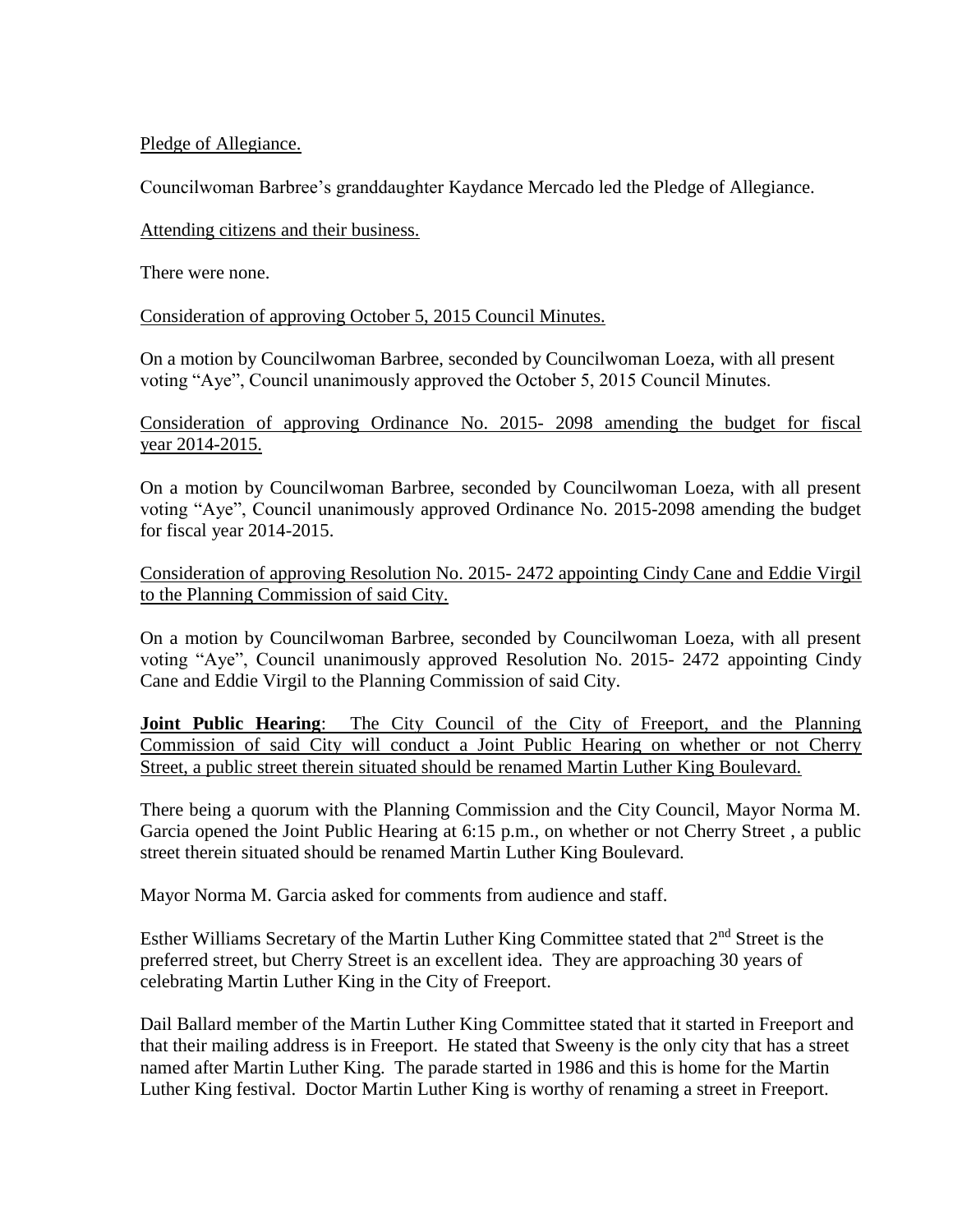Tom Zirlott opposed the renaming of Cherry Street. He was married in Church on Cherry Street, and has sentimental reasons for opposing the name change.

Annette Sanford asked what changes would take place if the street was renamed.

Edward T, Garcia stated that Port Freeport, Seaman Center and Western Seafood and the Post Office would be affected.

Annette Sanford suggested a park or property designated for the memory of Martin Luther King.

Lila Lloyd stated that Martin Luther King did not just represent the African Americans, was responsible for the Civil Right bill, for equality and America.

Reverend Williams stated that naming a street to Martin Luther King is a wonderful thing and asked Council not to have a tunnel vision, did very much for the country and supported nonviolence, peace, unity and equality for all.

There being no more comments, Mayor Norma M. Garcia closed the Joint Public Hearing at 6:35 p.m.

Consideration of amending the Code of Ordinances to change the name of Cherry Street to Martin Luther King Boulevard.

On a motion by Councilman Bolton, seconded by Councilwoman Barbree, with all present voting "Aye", Council unanimously approved amending the Code of Ordinances to change the name of Cherry Street to Martin Luther King Boulevard.

Consideration of approving Resolution No. 2015-2478 appointing Nino Herrera, Daniela Ramirez, Ruben Cuellar, Beatrice Gonzalez, and Angela Fisher to the Charter Review Commission.

On a motion by Councilwoman Loeza, seconded by Councilman Bolton, with all present voting "Aye", Council unanimously approved Resolution No. 2015-2478 appointing Nino Herrera, Daniela Ramirez, Ruben Cuellar, Beatrice Gonzalez, and Angela Fisher to the Charter Review Commission.

Consideration of approving Resolution No. 2015-2484 authorizing the creation of the Gulf Coast Regional 9-1-1 Emergency Communication District.

On a motion by Councilwoman Barbree, seconded by Councilwoman Loeza, with all present voting "Aye", Council approved 3 to l, Resolution No. 2015-2484 authorizing the creation of the Gulf Coast Regional 9-1-1 Emergency Communication District. Councilman Bolton opposed.

Consideration of approving and authorizing the Mayor to sign an engineering contract with John D. Mercer & Associates, Inc. for design and construction for the purposed upgrade to the Riverside Lift Station.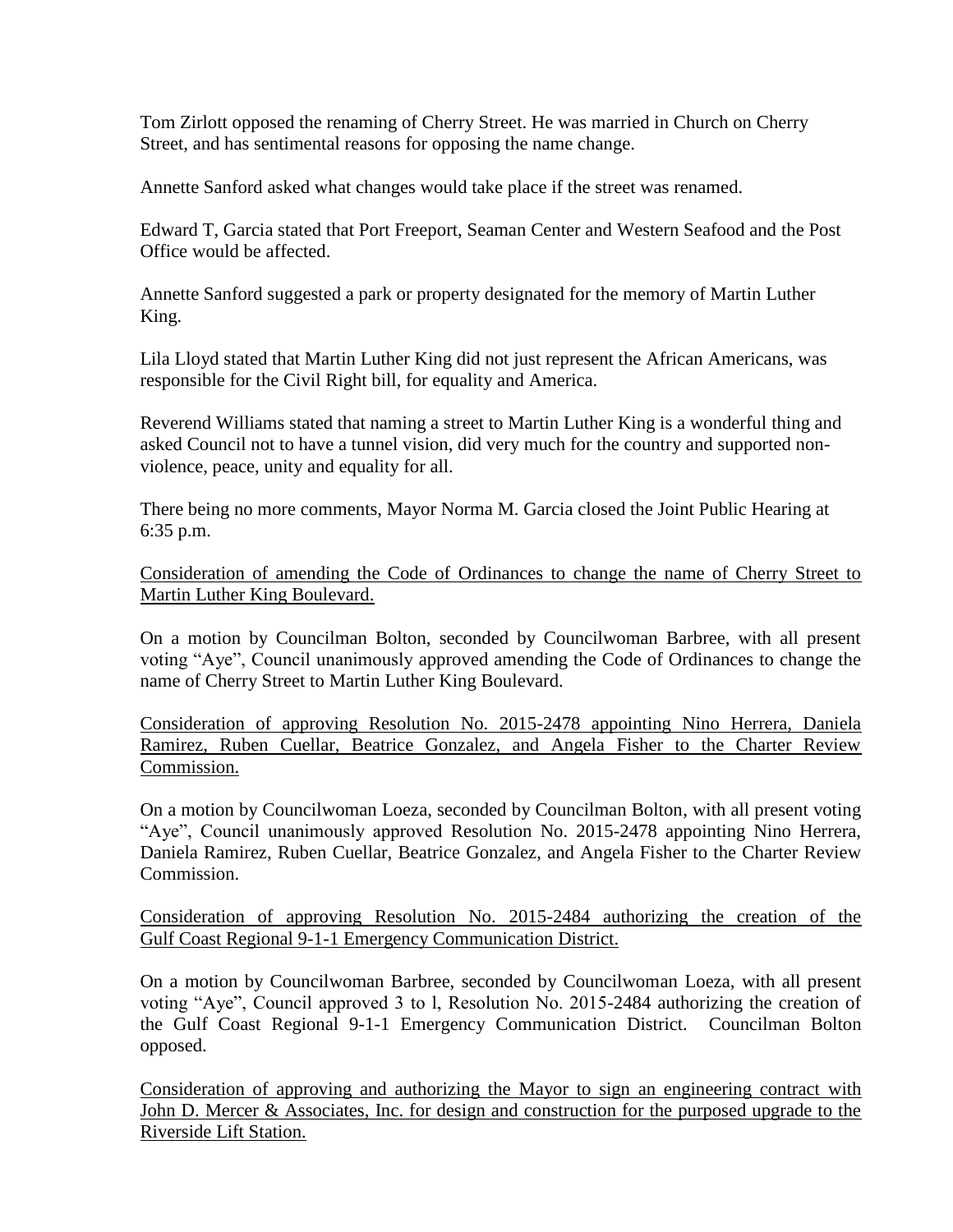On a motion by Councilwoman Loeza, seconded by Councilwoman Barbree, with all present voting "Aye", Council unanimously approved and authorized the Mayor to sign an engineering contract with John D. Mercer & Associates, Inc. for design and construction for the purposed upgrade to the Riverside Lift Station.

Consideration of approving a 25% cost match for a 2014 FEMA grant not to exceed \$87,500.00 to place license plate reader (LPR) on the outbound lanes at the current sites, except Ave. J and Skinner, and to place the same equipment at the two additional entry/exit points; FM 523 and FM 1495.

On a motion by Councilwoman Barbree, seconded by Councilwoman Loeza , with all present voting "Aye", Council unanimously approved a 25% cost match for a 2014 FEMA grant not to exceed \$87,500.00 to place license plate reader (LPR) on the outbound lanes at the current sites, except Ave. J and Skinner, and to place the same equipment at the two additional entry/exit points; FM 523 and FM 1495.

Consideration of approving Kennemer, Masters & Lunford, Certified Public Accounts to perform the City's audit for the year ending September 30, 2015.

On a motion by Councilman Bolton, seconded by Councilwoman Loeza, with all present voting "Aye", Council unanimously approved Kennemer, Masters & Lunford, Certified Public Accounts to perform the City's audit for the year ending September 30, 2015.

Work Session:

## Chief of Police Dan Pennington updates on 2014 FEMA Grant funding proposal.

The LPR system has been an outstanding crime prevention tool despite only monitoring most, not all inbound Freeport traffic. The cameras have helped officers recover nearly a dozen stolen vehicles and arrest their drivers, recover tens of thousands of dollars of stolen property, clear several vehicle and home burglaries seize various drugs, and arrest a serial felony exposing suspect who victimized both women and children.

## Propose Christmas lighting plan.

Gilbert Arispe presented a proposal on Christmas lighting, on  $2<sup>nd</sup>$  Street and downtown Memorial Park. Plans are to move events and Holiday on the Brazos to Memorial Park. Installing 5 Star fish at each intersection and LED lighting on the palms trees, starting from the railroad trestle along 2<sup>nd</sup> street to Memorial Park. The Economic Development has approved \$138,298.25 funds for the lighting and the City would fund the same amount. A great attraction to showcase the City.

Mayor Norma M. Garcia closed the Work Session and opened the Executive Session at 7:05 p.m.